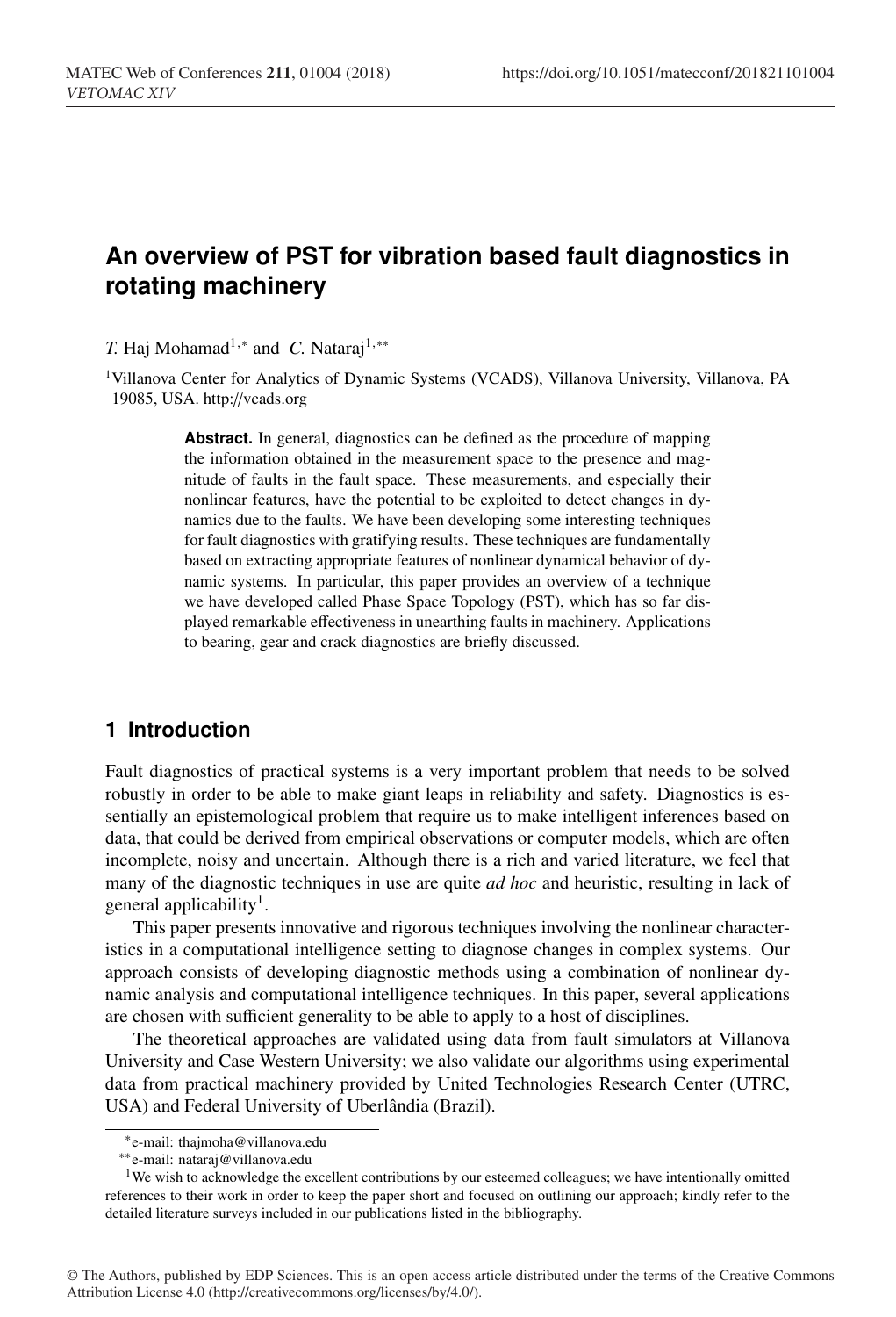

lated nonlinear second order system



Figure 1: An example of the Phase Space Topology method [4]

The rest of the paper is organized as follows. Section 2 describes a family of methods that were originated and derived by our team: Phase Space Topology (PST) and Extended Phase Space Topology (EPST). In Section 3, we present a recent investigation of EPST for bearing defect analysis. Section 4 summarizes some of the applications that were investigated in order to generalize the applicability of our developed methods. Finally, Section 5 concludes the paper.

### **2 Extended phase space topology method**

We first developed the method of Phase Space Topology  $[1-3]$ , which is based on the transformation of phase space into the density space, which is characterized with quantitative measures. It was shown that, depending on the geometry and shape of the phase space, the density diagram contains peaks of various heights and sharpness at multiple locations, an example of which is shown in Fig. 1. This stems from the fact that the dynamical system occupies more time at specific regions of the space causing higher densities in those regions. The properties of the peaks in the density diagrams including the location, height and sharpness of the peaks were used as features in the initial approach. Despite the success of this approach, the need to search for the peaks in the density diagrams made it difficult or sometimes even impractical to implement, especially for systems with noisy or more complex phase space patterns. This led to EPST, which is a continuation of our development of the PST family of algorithms. EPST is based on approximating the density distribution with Legendre polynomials, the details of which are described below.

#### **2.1 Kernel density estimation**

Let  $X=(x_1, x_2, ..., x_n)$  be an independent and identically distributed sample data drawn from a distribution with an unknown density function *f*. The shape of this function can be estimated by its kernel density estimator (the hat,  $\hat{ }$  indicates that it is an estimate, and the subscript indicates that its value can depend on *h*).

$$
\hat{f}_h(x) = \frac{1}{nh} \sum_{i=1}^n K\left(\frac{x - x_i}{h}\right) \tag{1}
$$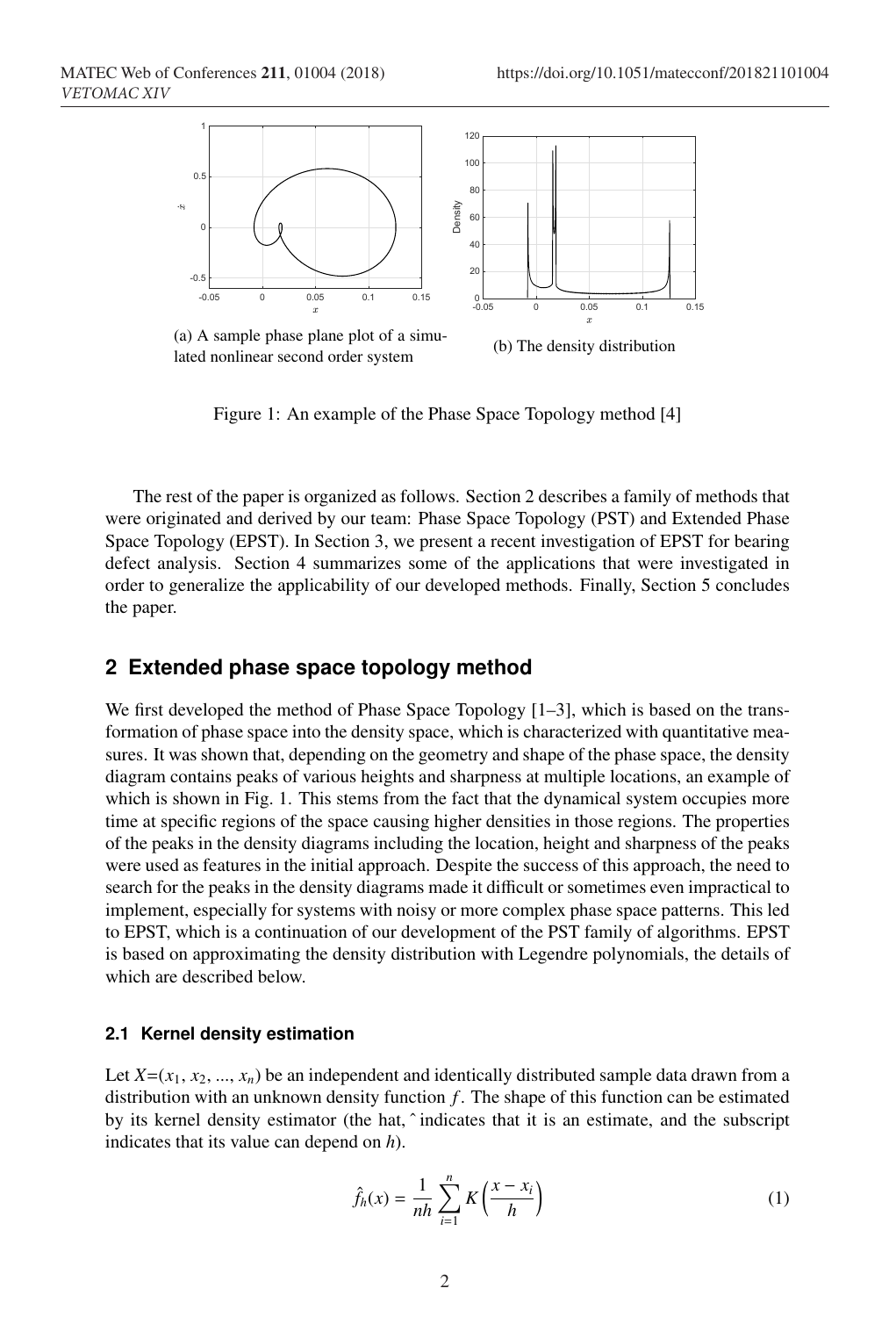Here,  $h > 0$  is a smoothing parameter called the bandwidth, and  $K(.)$  is the kernel function which satisfies the following requirements.

$$
\int_{-\infty}^{\infty} K(u) du = 1, \qquad K(-u) = K(u) \ \forall u \tag{2}
$$

There is a range of kernel functions that can be used, including uniform, triangular, biweight, triweight, Epanechnikov and normal. Due to its conventional and convenient mathematical properties, we use the normal density function in our approach, defined as the following:

$$
K(u) = \frac{1}{\sqrt{2\pi}} e^{-\frac{1}{2}u^2}
$$
 (3)

#### **2.2 Density distribution approximation**

Let *x* be a state of the system and  $y_d = \hat{f}_h(x)$ , its density computed using the kernel density estimator.  $y_d$  is then approximated with Legendre orthogonal polynomials. Legendre polynomials can directly be obtained from Rodrigues' formula which is given by:

$$
P_m(x) = \frac{1}{2^m m!} \frac{d^m}{dx^m} \left[ (x^2 - 1)^m \right], \quad m = 0, 1, 2, \dots
$$
 (4)

It can also be obtained using Bonnet's recursion formula:

$$
(m+1)P_{m+1}(x) = (2m+1)xP_m(x) - mP_{m-1}(x)
$$
\n(5)

where the first two terms are given by:

$$
P_0(x) = 1, \quad P_1(x) = x \tag{6}
$$

The coefficients of the Legendre polynomials are obtained by using the least squares method assuming the following linear regression model:

$$
f(x,\beta) = \sum_{j=1}^{m} \beta_j P_j(x) \tag{7}
$$

Letting

$$
X_{ij} = \frac{\partial f(x_i, \boldsymbol{\beta})}{\partial \beta_j} = P_j(x_i),\tag{8}
$$

the estimated coefficients are given by:

$$
\hat{\beta} = (X^T X)^{-1} X^T y_d \tag{9}
$$

The coefficients  $\hat{\beta}$  constitute the features in our approach that can be used in classification or regression problems. The approximated density using Legendre Polynomials is then calculated using the following:

$$
f = X\hat{\beta} \tag{10}
$$

Root mean square error (RMSE) and Pearson's correlation coefficient (PCC) are calculated to compute the quality of the fit using the following equations:

$$
RMSE = \sqrt{\frac{1}{N}ZZ^{T}}, \quad PCC = \frac{a^{T}b}{\sqrt{(a^{T}a)(b^{T}b)}} \tag{11}
$$

where,  $Z = (y_d - f)$  is the residual vector, *N* is the number of points in the density function,  $a = (y_d - E\{y_d\})$  and  $b = (f - E\{f\})$ , where  $E\{.\}$  is the expected value.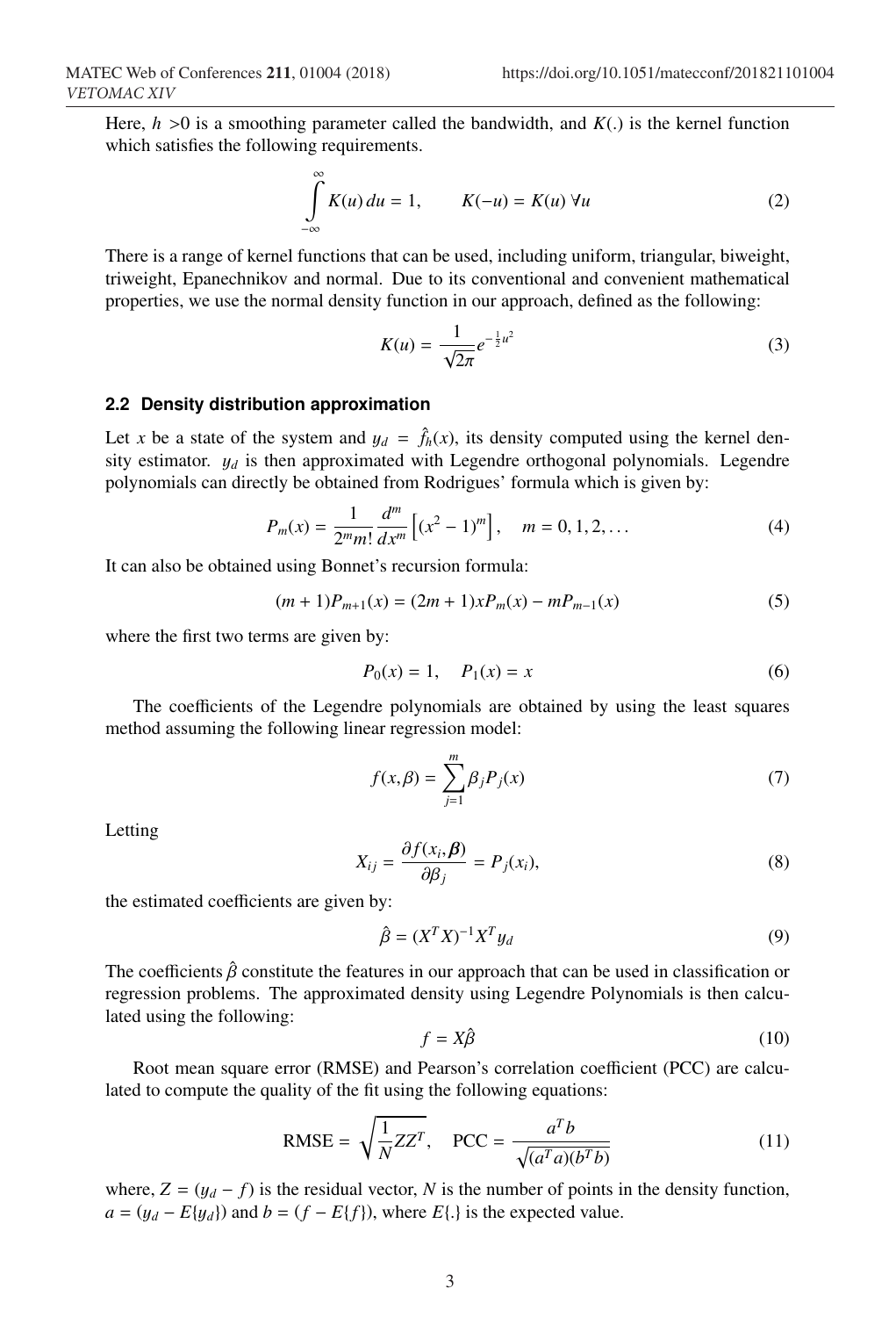#### **2.3 Artificial neural network**

Artificial neural networks (ANN) are a set of algorithms that are designed to recognize a relation or a pattern between inputs and outputs. ANN consists of an interconnected group of nodes called artificial neurons and each node has a corresponding weight that adjusts as learning proceeds. ANN can be used to solve regression problems for a continuous output or classification problems for a discrete output. One of the most used algorithms in training ANN is the backpropagation algorithm, which is a popular method for optimizing the weights of the ANN in order to correctly map inputs to outputs. It works by propagating an input forward through the network layers to the output layer where the calculated output is compared with the desired output. The error values of the calculated output and the desired output are computed and propagated backwards. These errors are traced back to each associated neuron in order to update the weights.

### **3 Example application: bearing diagnostics**

The algorithm, a flowchart of which is illustrated later in Fig. 3, is best explained with an example application; in this case, we choose the bearing diagnostics problem. Many traditional bearing fault detection techniques involve pattern recognition, which is effective only at one operating speed and requires retraining the classifier each time the rotational shaft speed changes because of the dependence of the dynamic response of the system and the rotational speed. This limitation motivates the need for a new method that is effective under variable operating speeds. The current study investigates different bearing configurations under two operating conditions: (A) constant operating speed and (B) variable operating speed.

In order to achieve this goal, the classification problem was initially performed by training and testing the classifier on the same set of speeds. The classifier was trained at 19 rotational speeds, and then tested on the same set of rotational speeds. The second step involved generalizing this diagnostic approach to variable operating speeds. In this step, the classifier was trained on one set of speeds and then tested on another *di*ff*erent* set of speeds. The detailed description of the analysis of both of the above mentioned procedures is provided in the sequel.

#### **3.1 Case A: Constant operating speed**

A rotating fault simulator machine, shown in Fig. 2, is employed to study a variety of different bearing defects under various rotational speeds (300-3000 rpm). Four bearing conditions were investigated: healthy bearings (H), bearings with inner race defects (IR), outer race defects (OR) and ball defects (B). Proximity probe sensors were used to measure the vibration signal of the shafts in two orthogonal directions.

The density function of the horizontal vibration signal for every speed and bearing condition was approximated using Legendre Polynomials. The order of the polynomial was selected based on the best fit between the estimated density function and the approximated density function. Root mean square error and Pearson's correlation coefficient were calculated to compute the quality of the fit. Legendre polynomials of order 20 were used to approximate the estimated density functions. The coefficients of the Legendre polynomials were computed for each of the 760 sampled signals using the least squares method as shown in Eq.9. The computed coefficients for each case were saved in a vector of 21 arrays (using only the horizontal vibration signal), which was used as a feature input to train an ANN classifier. Since the rotation speed has a high impact on the response of the dynamic behavior, it was used as an additional feature, making the total number of features equal to 22. With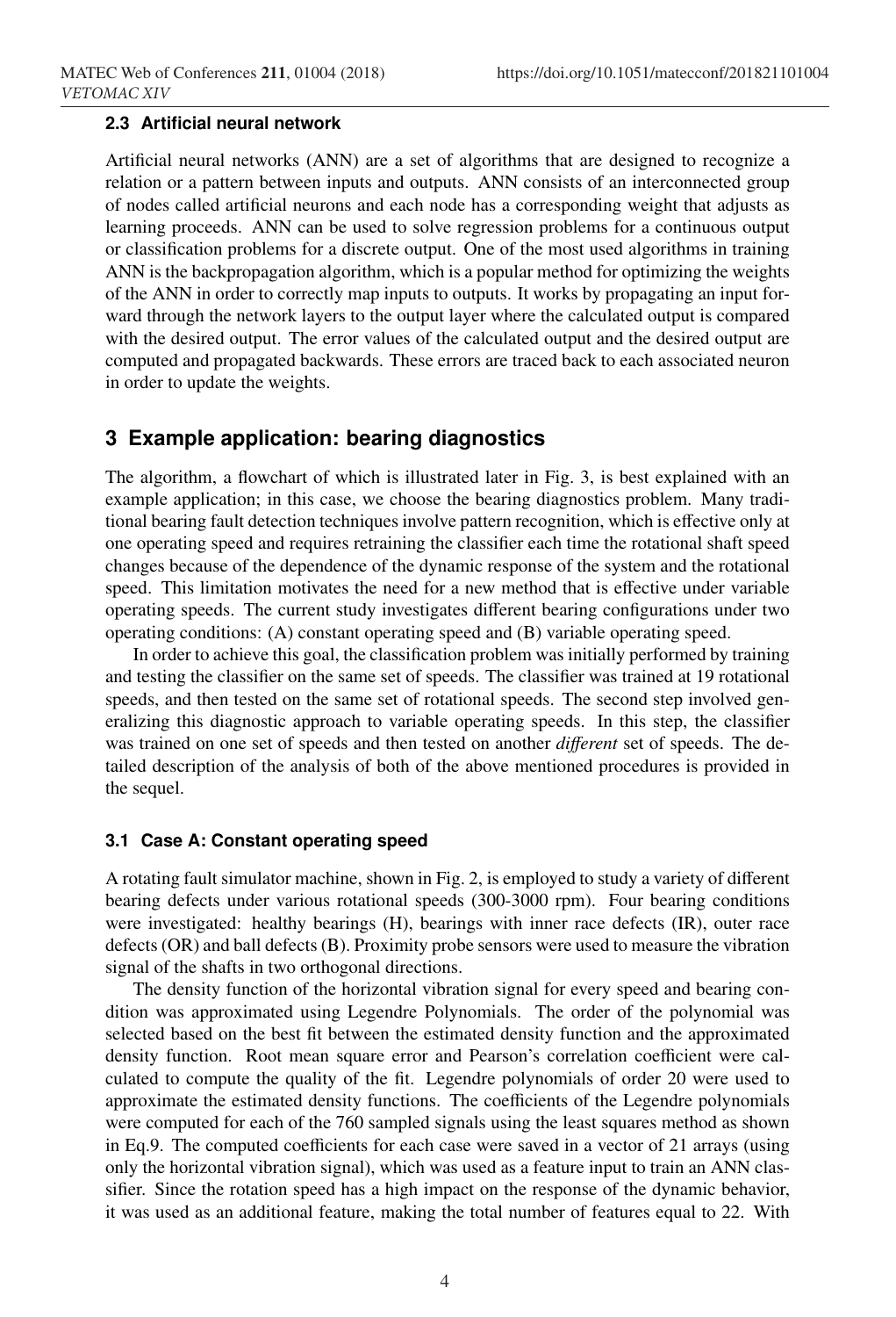

Figure 2: Rotating fault simulator machine

760 sampled data available, 50% of the sampled data (380 samples) were used for training the ANN, 25% of the sampled data (190 samples) were used for validation of the training algorithm and the remaining 25% (190 samples) were used to test the classifier. The total number of selected neurons was 10 and the backpropagation algorithm was used to train the artificial neural network.

The performance of the classification model is presented by means of confusion matrices. In general, in a confusion matrix, the predicted classes are compared with the actual classes. Each row of the matrix represents the results of prediction for the corresponding class at that row, while each column represents the actual class. The elements in the main diagonal of the matrix represent the correct classified prediction for each corresponding class. These elements are known as true positives. For a specific row, all elements excluding the element on the main diagonal are the misclassified prediction for the corresponding class, which are known as false positives. A false negative for a specific class is defined as the summation of elements on its corresponding column, excluding the element on the main diagonal.

The classifier performance can be analyzed using certain evaluation matrices derived from the confusion matrix, such as accuracy, sensitivity and precision. Table 1 shows the predictions for training and test data using the neural network classifier. As can be seen, the classifier has been able to predict all defects with 100% accuracy, 100% precision and 100% sensitivity with no misclassification. This result is remarkable for several reasons. Firstly, it shows that combining the EPST method with the proximity sensor data can resolve the challenges in identifying faults at low rotational speeds (below 10 Hz). Secondly, no *a priori* knowledge of the system was included in the features. This suggests that the EPST approach can be conveniently applied to diverse dynamical systems in an automated process, with minimal need for adaptation and reliance on expert knowledge about the system. Conventional bearing analyses search for specific characteristics of the system such as ball pass frequencies but this study did not require any additional analysis because the method functioned well without it. We note with caution that it may well be the case that other operating conditions require additional feature combinations. Finally, no feature ranking or feature selection al-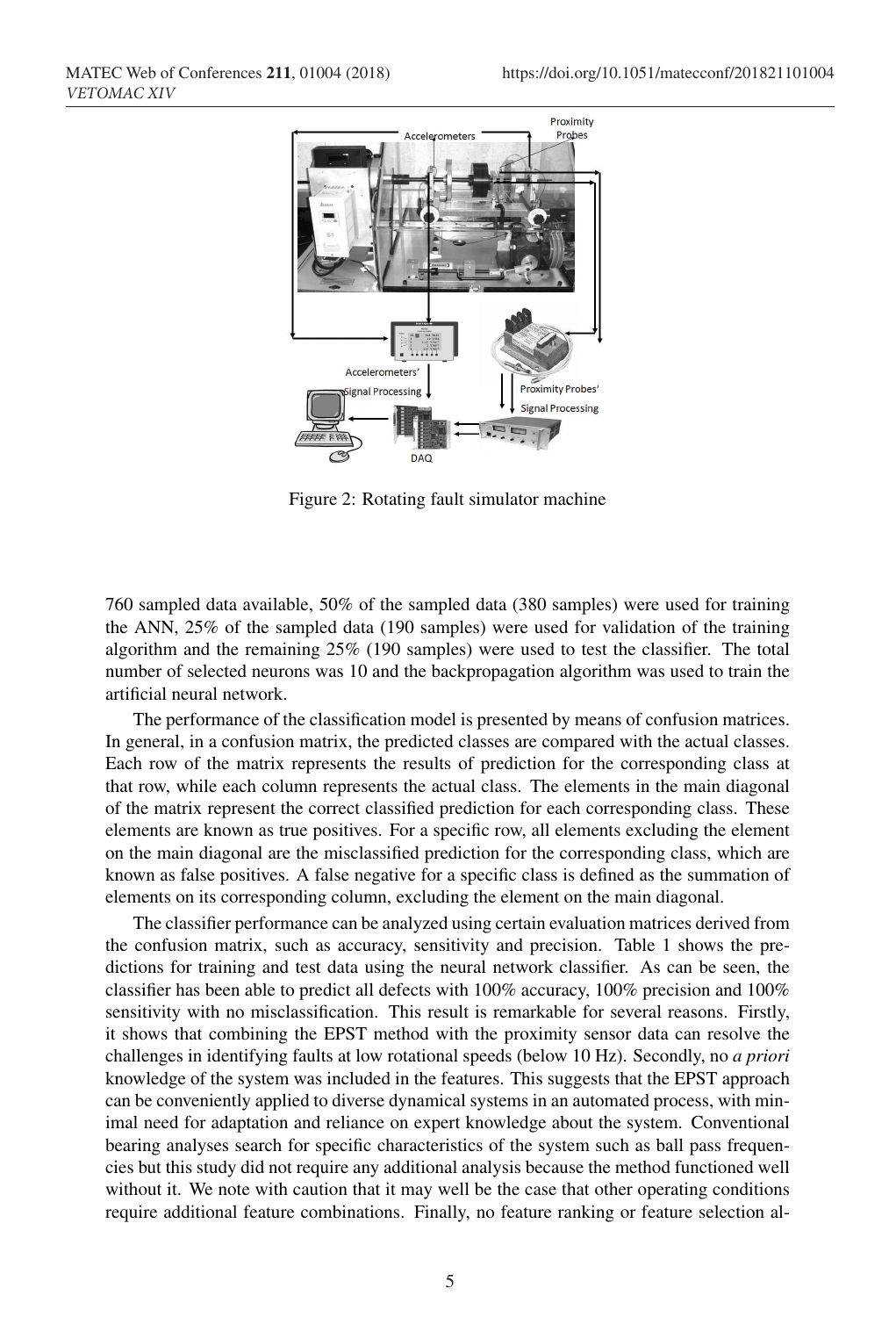|                     |    |       | <b>Test Confusion Matrix</b> | Sensitivity | <b>Precision</b> |                                |        |
|---------------------|----|-------|------------------------------|-------------|------------------|--------------------------------|--------|
|                     | н  | 44    |                              |             |                  | 100.0%                         | 100.0% |
| <b>ass</b>          |    | 23.2% | 0.0%                         | 0.0%        | 0.0%             |                                |        |
|                     | IR |       | 51                           |             |                  | 100.0%                         | 100.0% |
|                     |    | 0.0%  | 26.8%                        | 0.0%        | 0.0%             |                                |        |
|                     | OR |       |                              | 48          |                  | 100.0%                         | 100.0% |
|                     |    | 0.0%  | 0.0%                         | 25.3%       | 0.0%             |                                |        |
|                     | B  |       |                              |             | 47               | 100.0%                         | 100.0% |
|                     |    | 0.0%  | 0.0%                         | 0.0%        | 24.7%            |                                |        |
|                     |    |       | IR                           | ΟR          | В                | <b>Overall Accuracy 100.0%</b> |        |
| <b>Target Class</b> |    |       |                              |             |                  |                                |        |

Table 1: Prediction of various defect classes for case (A)

gorithm [5] was employed to select the optimal feature set. Due to the fact that the effect of coefficients in function approximation decreases by increasing the number of orthogonal functions, the calculated coefficients are *naturally* ranked by their order of significance.

#### **3.2 Case B: Variable operating speed**

For this part of the study, horizontal and vertical vibration data were used for every speed and bearing condition to construct the density function. The estimated density functions were then approximated using Legendre polynomials of order 20. As in case A, the order of the approximated density function was selected based on root mean square error and Pearson's correlation coefficient. The first 15 Legendre polynomial coefficients in each direction were used as a feature set. The shaft rotational speed was added to the feature set to produce an input vector of 31 arrays for each sampled data. The feature vector was used as an input to train the artificial neural network classifier. The neural network was modeled with 10 neurons and the back propagation algorithm. The classifier was trained using the extracted features from vibration data for different bearing conditions and for four rotational speeds. The rotational speeds that were selected to train the classifier are: the machine operating range boundaries (300 and 3000 rpm) and two middle speeds (1200 and 2400 rpm). The available vibration data of 160 total samples for different bearing conditions at these speeds were used for training the artificial neural network. The remaining 600 samples obtained at the other speeds (e.g., 420, 600, ..., 2820 rpm) were used for testing the trained classifier. Figure 3 shows a flowchart for the algorithm of case B.

The classification results represented as a confusion matrix for the test data for four bearing conditions are shown in Table 2. As can be seen, the classifier has 96.7% overall accuracy with 20 misclassifications out of 600 predictions. These results indicate a high prediction rate of the classifier for the four bearing conditions. Most of the misclassified predictions are for bearings with ball defects. For a better understanding of the classifier performance, sensitivity and precision were calculated for each bearing condition and are shown in Table 2. These evaluation matrices represent a measure of the classification performance for each bearing condition.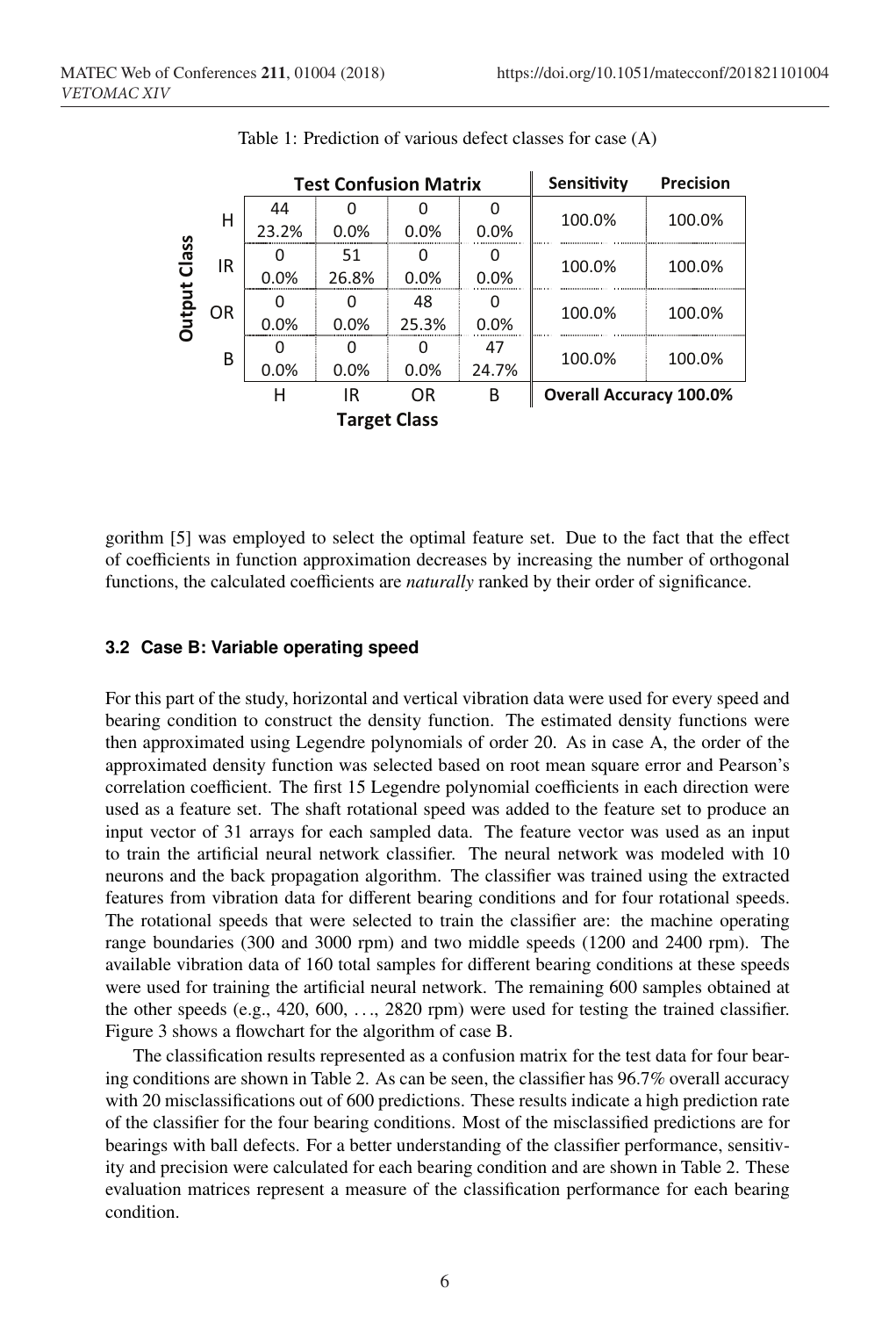

Figure 3: Flowchart of bearing diagnostics algorithm (Case B)

| Table 2: Prediction of various defect classes for test data, Case B |  |  |  |  |  |  |  |
|---------------------------------------------------------------------|--|--|--|--|--|--|--|
|---------------------------------------------------------------------|--|--|--|--|--|--|--|

|                     |    |       | <b>Test Confusion Matrix</b> | Sensitivity | <b>Precision</b> |                               |        |
|---------------------|----|-------|------------------------------|-------------|------------------|-------------------------------|--------|
|                     | н  | 150   |                              |             |                  | 100.0%                        | 100.0% |
| Class<br>ä          |    | 25.0% | 0.0%                         | 0.0%        | 0.0%             |                               |        |
|                     | IR |       | 142                          |             |                  | 94.7%                         | 100.0% |
|                     |    | 0.0%  | 23.7%                        | 0.0%        | 0.0%             |                               |        |
|                     | OR |       |                              | 139         |                  |                               | 99.3%  |
|                     |    | 0.0%  | 0.0%                         | 23.2%       | 0.2%             | 92.7%                         |        |
|                     | В  |       | Ջ                            | 11          | 149              | 99.3%                         |        |
|                     |    | 0.0%  | 1.3%                         | 1.8         | 24.8%            |                               | 88.7%  |
|                     |    |       | IR                           | OR          | В                | <b>Overall Accuracy 96.7%</b> |        |
| <b>Target Class</b> |    |       |                              |             |                  |                               |        |

### **4 Summary of applications**

This section presents a summary of some of the applications that we investigated including bearing fault diagnostics, gear fault diagnostics and crack shaft diagnostics. In the following subsections a brief introduction to each system along with the main contributions are described.

#### **4.1 Other studies in bearing diagnostics**

Rotating machinery are probably among the most important components in industry. Rotating machines are composed of different sub-systems interacting with each other in a nonlinear fashion; changes in any of these components can significantly affect the overall performance.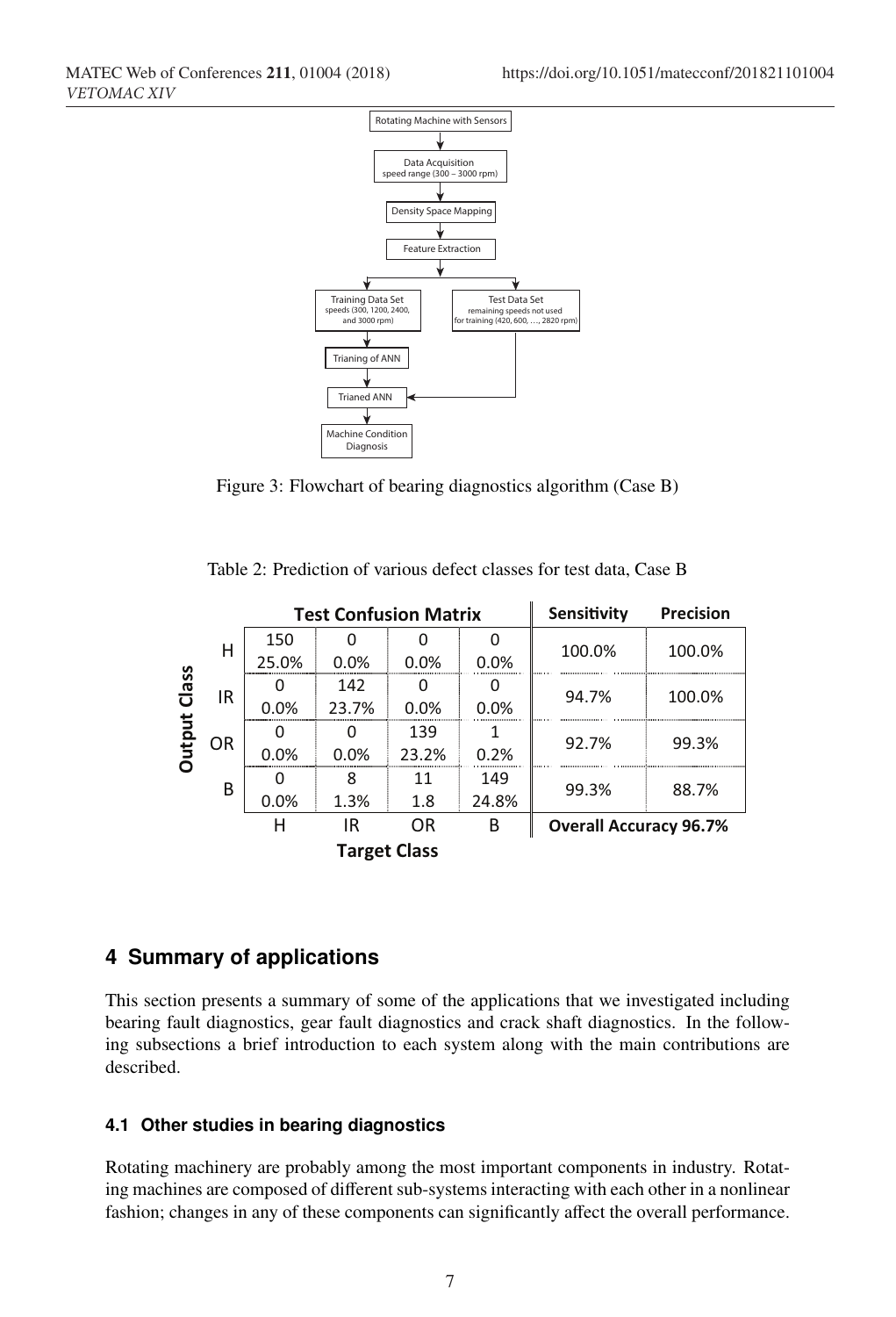Rolling element bearing defects are one of the major sources of breakdown in rotating machinery. The rotating fault simulator machine shown in Fig. 2, that is mentioned in Section 3, is considered to study a variety of different machinery defects under various operating conditions such as rotational speed, load and unbalance. It basically consists of a motor-driven shaft mounted on two bearings. Shafts and bearings with different sizes and conditions can be used. Various vibration sensors can be used such as accelerometers and proximity probes.

We have performed various investigations on this setup in order to develop robust techniques to diagnose bearings. In [5–9], we have applied conventional methods such as fast Fourier transform, envelope spectrum, and discrete wavelet transform over a span of rotational speeds as well as nonlinear physics-based modeling [10–13]. Accelerometers data were used it to extract features to diagnose bearings with inner race, outer race and ball defects. Mutual information was then used as a ranking technique, and the optimal feature subset corresponding to the highest classification accuracy was determined. An overall accuracy of 97.0% was achieved using this procedure.

In [14, 15], we introduced the mapped density method in order to discriminate simultaneous bearing faults under various rotational speeds. In this work we studied the use of the information provided by proximity probe sensors. The method has significant success in fault discrimination for a single and two bearing fault configurations (accuracy of 97% for a single bearing fault and 92% for two bearing faults). Moreover, the results indicate that this method has high performance in distinguishing between different bearing conditions signatures (accuracy of 88%).

In [4, 16, 17], the EPST method was introduced. In this work we perform bearing diagnostics on different rotational speeds domains and obtained very good results (overall accuracy of 96.7%). We have also applied other nonlinear techniques such as recurrence plots [18], Gottwald and Melbourne's 0-1 test and the Hugichi fractal dimension[19].

#### **4.2 Gear-train setup**

Gear fault diagnostics is still a challenging task because of the highly nonlinear characteristics of faults and its complex nonstationary dynamics. Our work investigated gear fault diagnostics using vibration data of a helicopter gearbox mock-up system provided by UTRC. The experimental setup is shown in Fig. 4. This work studied multiple test gears with different health conditions such as healthy gears (H) and defective gears with root crack on one tooth (SCD), multiple cracks on five teeth (MCD) and missing tooth (MTD) are studied. The vibrational signals were recorded using a triaxial accelerometer installed on the test gearbox.

In [20, 21], we presented the application of recurrence plots (RPs) and recurrence quantification analysis (RQA) in the diagnostics of various faults in a gear-train system. It also apply mutual information to rank the extracted features in order to obtain an optimal feature set. Results indicate that RQA parameters provide valuable information in characterizing the dynamics of various gear faults in order to discriminate the healthy gear condition from defective conditions. Also, outstanding performance was achieved using RQA parameters to identify various gear conditions with 100% accuracy, 100% recall and 100% precision in detecting multiple cracks and missing tooth conditions.

In [22], the EPST method was applied to detect anomaly behavior and to diagnose various gear defects. Results indicates 99% accuracy in classifying between different gear conditions.

#### **4.3 Crack detection**

Experiments were conducted on a Crack Propagation Simulator test rig, shown in Fig. 5, in collaboration with Federal University of Uberlândia, Brazil. This machine consists of a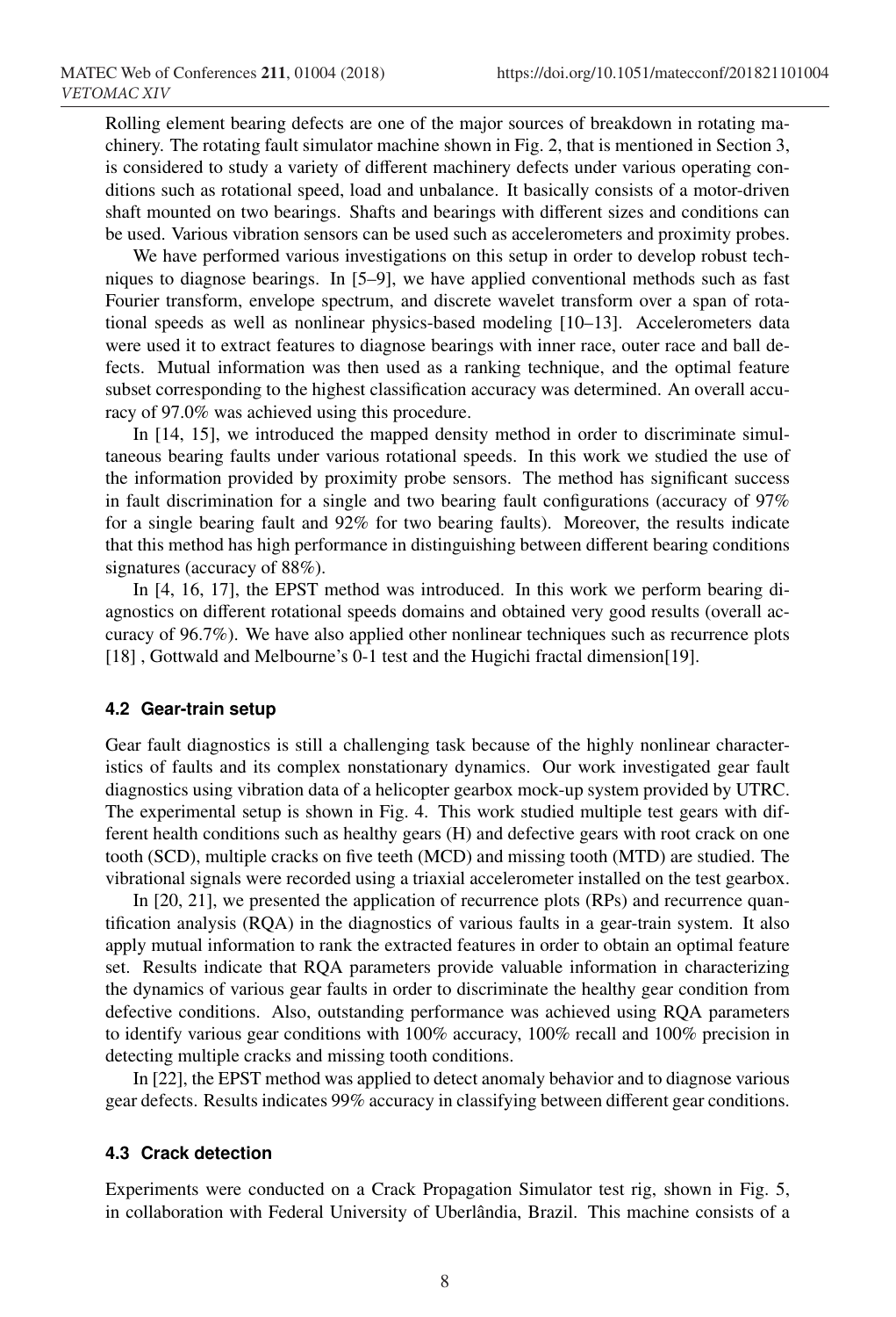

Figure 4: Gear-train experimental setup



Figure 5: Crack experimental setup

flexible steel shaft mounted on two roller bearings. Two orthogonal proximity probes oriented in the horizontal and vertical directions were used to measure the vibration response of the shaft. The crack propagator was used over a period of 24 hours to produce a fatigue crack, which is the first damage condition. Then the second fatigue crack was produced by using the crack propagator for another 24 hour period.

In [23], the EPST method integrated with mutual information was applied to detect cracks and to identify the level of degradation. Mutual information was used to only select the most relevant EPST extracted features. Results show 100% performance by using this algorithm; it is notable that only three features were necessary to detect cracks and identify the crack level.

## **5 Conclusion**

This paper gives a snapshot of more than a decade's work that was originated and developed here at VCADS. These methods are based on the hypothesis that the nonlinear response of dynamical systems contains valuable information about the system, given the intrinsic nonlinear nature of real systems. We conclude with a strong message that the key to robust and accurate diagnostics is algorithms that zoom in on these nonlinear aspects of the response and can characterize them effectively.

### **References**

- [1] M. Samadani, C.A.K. Kwuimy, C. Nataraj, Communications in Nonlinear Science and Numerical Simulation 20, 583 (2015)
- [2] M. Samadani, C.A.K. Kwuimy, C. Nataraj, *Diagnostics of a nonlinear pendulum using computational intelligence*, in *Proceedings of the 6th Annual Dynamic Systems and Control Conference* (Palo Alto, CA, 2013)
- [3] M. Samadani, C.A.K. Kwuimy, C. Nataraj, Nonlinear Dynamics 86, 2023 (2016)
- [4] T.H. Mohamad, M. Samadani, C. Nataraj, Journal of Vibration and Acoustics 140 (2018)
- [5] K. Kappaganthu, C. Nataraj, ASME Journal of Vibration and Acoustics 133 (2011)
- [6] K. Kappaganthu, C. Nataraj, B. Samanta, *Optimal Feature Set for Detection of Inner Race Defect in Rolling Element Bearings*, in *Annual Conference of the Prognostics and Health Management Society* (2009)